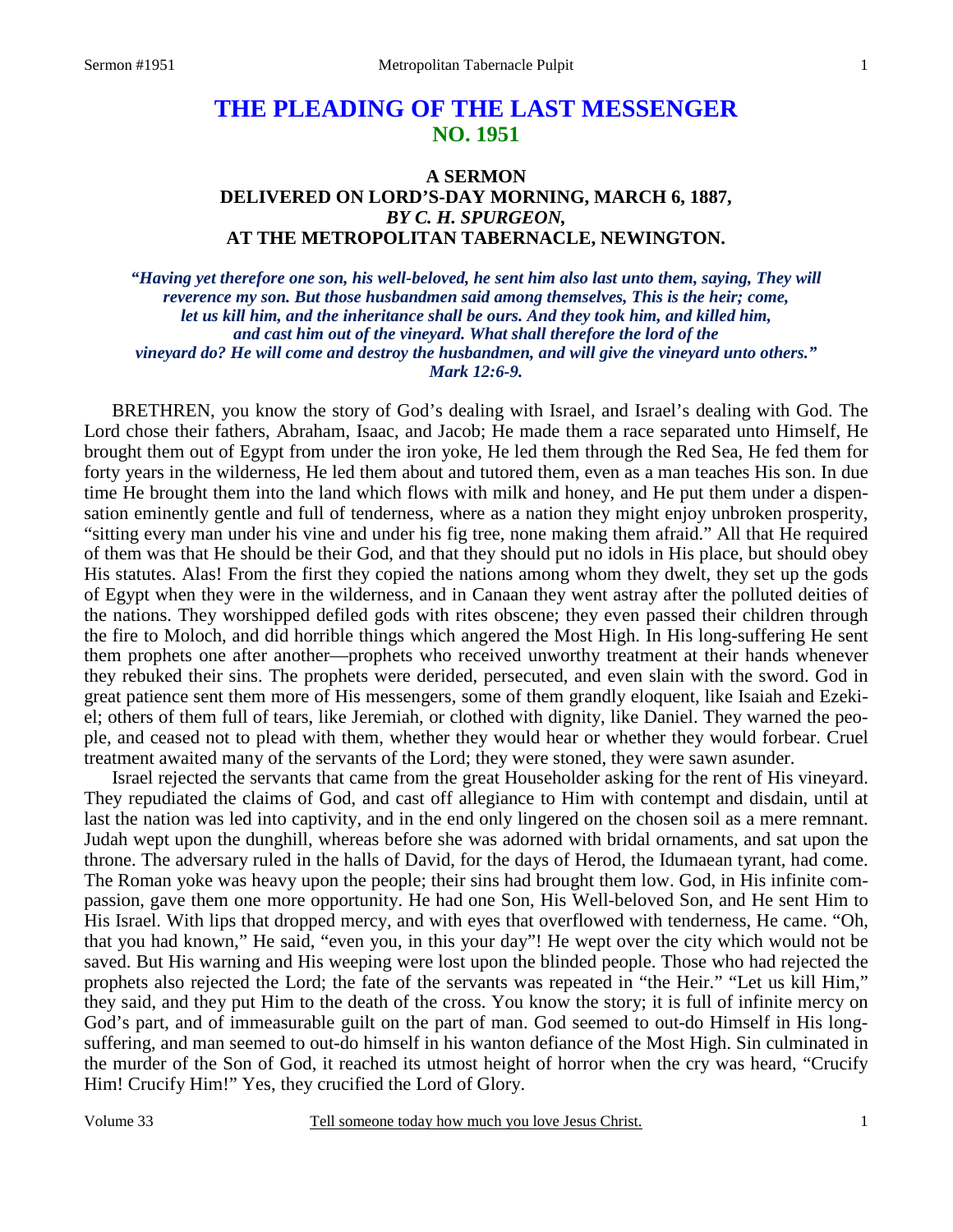What has this to do with us? I am not going to preach this morning merely to rehearse a piece of ancient history which has no bearing on today; I do not so regard the death of our Lord. My anxiety is to reach the consciences of living men, and if possible, to win to the Blessed Heir of all things, who has risen from the dead, some of those who have had a share in His death. I would bring to the Great Householder the fruits of the vineyard which He Himself has planted, and I would move many hearts to relent towards Him at the remembrance of the wicked injuries which have been done to His servants and to His Son. May the Spirit of God silently move over this audience at this time, as I try to use this passage, not in its strictest application, but with such an application as I am sure the Spirit of God will approve! May He bless the Savior's word to present uses that we may this day repent!

The fact is that unless changed by divine grace, we have all refused to pay to our great God the service which is due Him. He has put us here and given us this life, like a vineyard, for us to cultivate, but many have cultivated that vineyard entirely for themselves—themselves or their families and friends, and not for their God, their Maker. "God is not in all their thoughts." Now, the Lord has sent to such many messengers. We have had no prophets in these days living among us, but we have the Word of God and the record of the testimonies of His inspired messengers and these virtually speak to us. We have Moses and the prophets; they are speaking to us even now. Besides that, we have been surrounded by men of God, and encompassed by holy women who have appealed to us on God's behalf. They have been urged to speak by the love of their hearts, and they have tried to bring us to repent of past rebellion and to yield ourselves at once to God. Many are the voices around us and within us which persuade to render unto the great Householder His due, but in many cases none of these have been successful. Last of all God has sent to each one of us His Son, that He in His own person may lovingly repeat with greater emphasis the requirements of the Lord of love. The incarnate wisdom now cries to us, "My son, give Me your heart." Jesus warns us, "Except you repent, you shall all likewise perish." He sets before us the way of reconciliation, and bids us believe in Him and live. With many a charming parable He would draw the far-off prodigal home to the bosom of forgiving love. The very coming of the Son of God in human form, as Emmanuel, God with us, is love's great plea for reconciliation. Who can resist so powerful an argument? It is in the person of Jesus Christ that God makes His last and strongest appeal to the human conscience. By the Christ of God, He virtually says this morning, "Turn you, turn you: why will you die, O house of Israel?" And I would to God that the answer might be from many a heart, "Come, let us return unto the Lord; for He has torn, and He will heal us." Cause it to be so, O great Spirit!

Three things I shall speak of this morning. The first will be *the amazing mission,* "Having yet therefore one son, his well-beloved, he sent him also last unto them, saying, they will reverence my son." Secondly, *the astounding crime,* "they took him, and killed him, and cast him out of the vineyard." And therefore, thirdly, *the appropriate punishment,* of which the text says, "What shall therefore the lord of the vineyard do?" What vengeance can be sufficient for so base a deed?

**I.** First, then, let us dwell for a few moments upon THE AMAZING MISSION, "Having yet therefore one son, his well-beloved, he sent him also."

Please remember concerning the Son of God, sent to us to reconcile us to the Father that *He came after many rejections of divine love*. As to Israel He followed the prophets, so to us He comes after many others. There are none among us, I should think, who have been left without admonitions and expostulations from God. He began early with some of us, calling us, like Samuel, when as yet we were children. He repeated those calls to us all through the days of our youth. It was never cheap to some of us to sin; we never went astray but what there was a something within which plucked us by the sleeve, and warned us of our wrong-doing. We have been called to God by most earnest entreaties of faithful men and affectionate women. Discourses have been addressed to us who might have moved hearts of stone, but yet, though stirred for the moment, we remain obstinate enemies to God, dishonest to His claims, careful of this world and forgetful of the world to come. After all these refusals, if the Lord had closed the casket of mercy, and had opened the vials of vengeance and had poured them out upon us, who could have blamed Him? Instead of which He still, in His long-suffering pity, speaks to us by His Son. Jesus Christ, by whom He made the worlds, condescends to be the Messenger of the covenant of grace. He gently reminds us of our offenses against the great Father, of our willfulness in not returning to Him, and of the tremendous peril which we incur by remaining in opposition to the great God. The very exist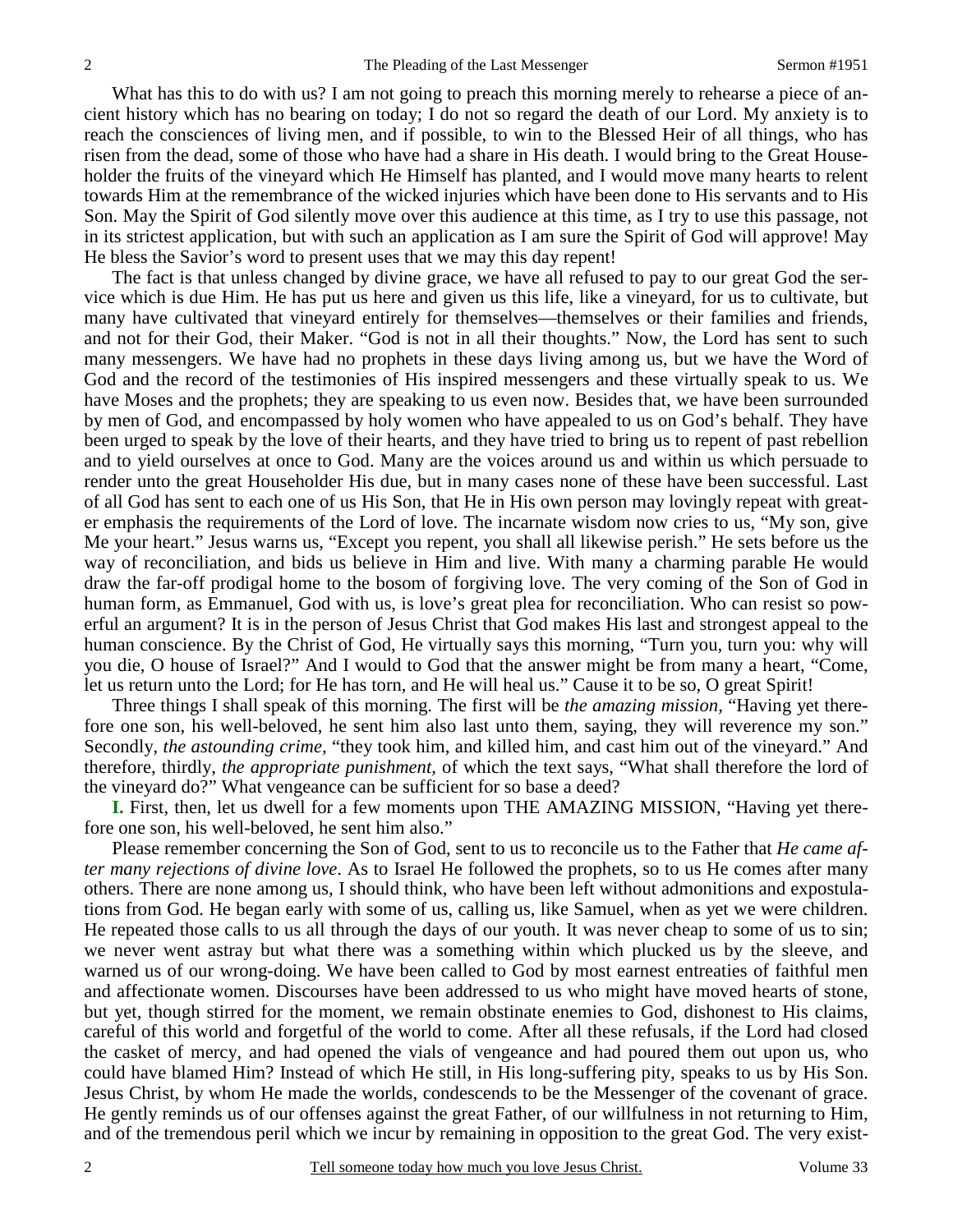ence of our Savior gives us warning of our sin, of our ruin, and of the only way of escape. If it is so, that we have rejected God's claims so often, will not the time past suffice us to have played this dreadful game? Have we not had enough of trifling with our souls? O Lord, how long shall men act the part of fools and risk their immortal souls? Oh, will they not at length yield to wisdom? Jesus Himself, by the preaching of the gospel, pleads with us; are we determined to persevere in our evil ways? Do we not feel some tender relenting? Does not a "still small voice" urge us to arise and go to our Father? After many provocations, will we not at length yield to the God of grace?

Remember, that Jesus Christ when He comes to us today, as the messenger of the Father, *comes for no personal ends*. When the messengers were sent by the householder, it was to claim the householder's rent; when the heir came, it was for the same purpose. So it is in the human emblem, but in the divine, this becomes less conspicuous. When Jesus pleads with us, although He urges us to render unto God our love and our obedience, yet God does not stand in need of these as the householder stood in need of his rents. What is it to the infinite Jehovah whether you serve Him or not? If you rebel against God, will He be less glorious? If you will not obey the Lord, what difference can it make to His boundless happiness? Will His crown shine the less brightly, or His heaven be less resplendent because you choose to be a rebel against Him? What if the straw strives with the fire, will the fire be quenched by it? If a gnat should contend with yonder blast furnace, you know what the end would be. It is for your own sake that God would have you yield to Him, how can it be for His own? If He were hungry He would not tell you, for the cattle on a thousand hills are His. He can crush whole worlds to dust, "or with His word or with His nod," and do you think He has anything to gain from you? You alone will be the gainer or the loser, therefore when Jesus prays you to repent, believe in the selflessness of His heart; believe that it can be nothing but the tenderest regard for your well-being which makes Him warn you. Hear how Jehovah puts it, "As I live, says the Lord God, I have no pleasure in the death of the wicked; but that the wicked turn from his way and live." A messenger after many rejections, a messenger who comes solely out of love to us, ought to have our respectful attention.

Let us see for a minute who this messenger, is. *He is one greatly beloved of His Father,* and in Himself *He is of surpassing excellence*. The Lord Jesus Christ is so inconceivably glorious that I tremble at any attempt to describe His glory. Assuredly, He is very God of very God, co-equal and co-eternal with the Father, and yet He deigned to take upon Himself a human form. He was born an Infant into our weakness, and He lived as a carpenter to share our toil. When He quits the bench and the saw, it is to follow still more laborious ways as a teacher and healer of the people. He was the lowly and suffering teacher of the blessed will of the Father. He took upon Himself the form of a servant, and yet in Him dwells all the fullness of the Godhead bodily. He is the Prince of the kings of the earth, and yet He took a towel and washed His disciples' feet. Such is He who pleads with you. So majestic and so compassionate, so great, and yet so good, will you refuse Him? If I plead with you, I am but as you are, flesh of your flesh, but if Jesus speaks to you, I beseech you by the glory of His Godhead, as well as by the tenderness of His manhood, do not refuse Him. Because of His Godhead you must not dare to harden your hearts. He is God's Well-beloved, and if you are wise, He will be yours. Do not turn your back on Him whom all the angels worship. Beware, lest you reject One whom God loves so well, for He will take it as an insult to Himself; He that despises the anointed of God has blasphemed God Himself. You put your finger into the very eye of God when you slight His Son. In grieving the Christ you do vex the very heart of God, therefore do not do so. I beseech you, then, by the love which God bears to His Son, to listen to this matchless messenger of mercy, who would gladly persuade you to repent.

I have already said that He is so glorious that I cannot describe Him; I will therefore only say that *His graciousness is as conspicuous as His glory*. There was never such a one as He. None of us loves men as Christ loves them, and if the loves of all the tender-hearted in the world could be run together, they would make but a drop compared with the ocean of the compassion of Jesus. Of old His delights were with the sons of men, and though He might have been happy enough among the angels, yet He left their company that He might take up this inferior race. Yes, He espoused our nature and became bone of our bone and flesh of our flesh, for love of that chosen company whom He calls His Bride. He hid not His face from shame and spitting, nor His body from the shedding of blood, nor His soul from deadly agony, but He loved the church and gave Himself for it. It is this lover of souls that becomes God's ad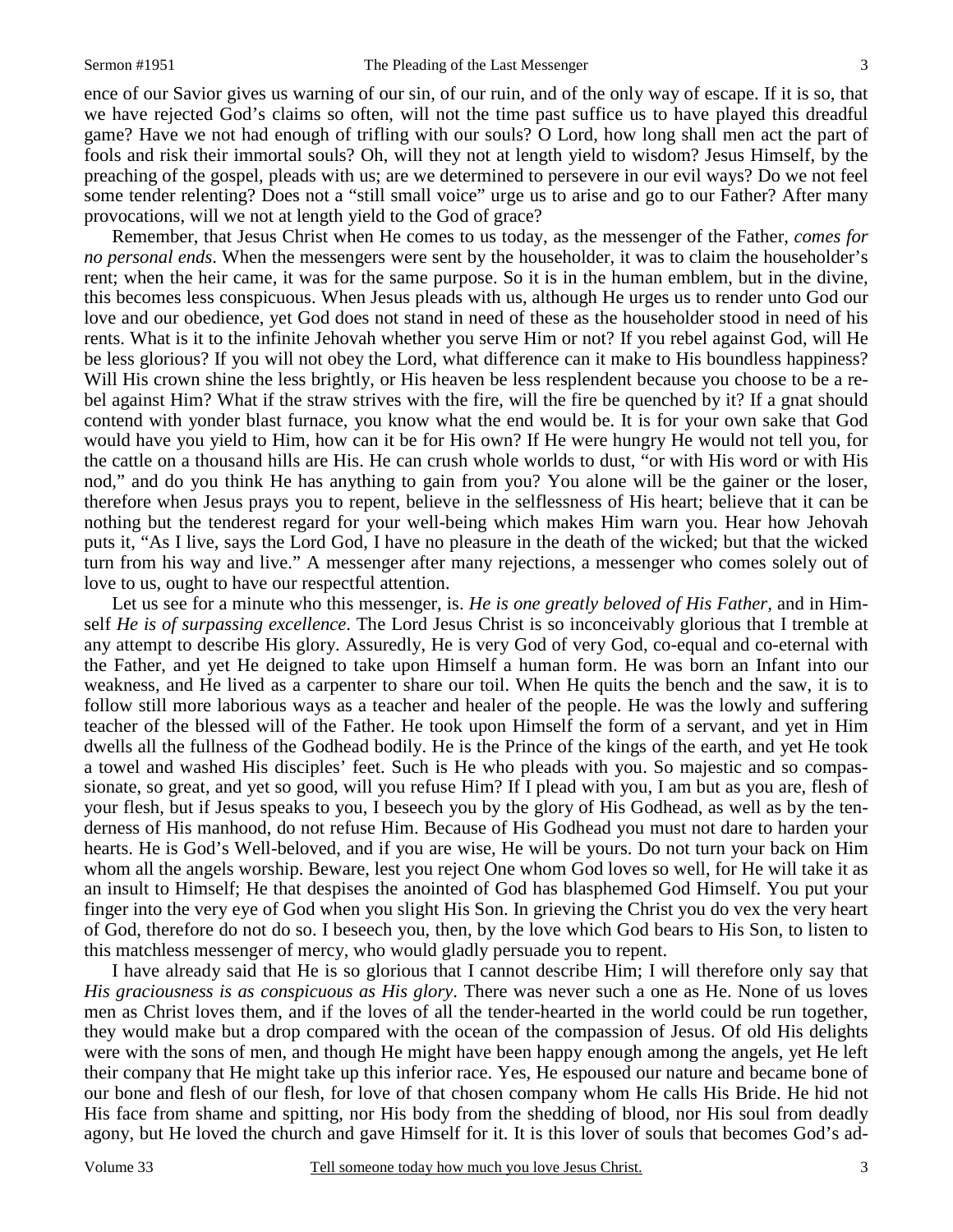vocate with us, and pleads with us that we would cease from our rebellion. Do not refuse Him! If He were stern and unloving, I could imagine that all the obstinacy of your nature might be awakened, but His love, which passes the love of women, deserves another treatment. If you reject Him, He answers you with tears; if you wound Him, He bleeds out cleansing; if you kill Him, He dies to redeem; if you bury Him, He rises again to bring us resurrection. Jesus is love made manifest—

> *"Heart of stone, relent, relent; Break, by Jesus' cross subdued! See His body, mangled, rent, Covered with a gore of blood; Sinful soul, what have you done? Crucified God's only Son!"*

Furthermore, *His manner is most winning*. When I have been pleading for men with God, and I have ceased my pleading, I have feared that something in my tone or in my manner would cause my pleading to fail. I am not, perhaps, as tender as I should be, nor is there sufficient pathos in my tones. If I could do better, I would go to any school to learn. God has put me often to the school of suffering to instruct me in this respect, and yet I do confess my failings with deep regret. But when Jesus, my Lord, pleads with you, this charge cannot be laid against Him. His pleading is perfect. When Jonah preaches, his tones are harsh, and his spirit forbidding, but that can never be said of Jesus. When Jeremiah weeps, there is an undertone of bitter complaint within the sweet sorrow of his love, but it is never so with Jesus, "Never man spoke like this man." If ever His words thunder—as they often do—even in that thunder there is heard the voice of love. When He flashes with the lightning of judgment against Scribes and Pharisees, yet soft mercy-drops follow every flame of fire. He is stern because He is tender; His utterances of terror are born of a love which dares not conceal the truth, even though it breaks its heart in the telling of it. God is love, and Christ is God's love incarnate among men. Therefore, my hearer, if you see anything about *me* of which you disapprove, censure me if you will, but be all the more attentive to my Lord, about whom there is nothing but what is wooing and melting. God has sent to you His own Wellbeloved Son; I implore you, do not refuse Him. My heart trembles at the bare suspicion that even one of you should reject the pleading of one so jealous for your eternal welfare.

Yet again, when God sends His Son to plead with men, remember He does not urge us to anything which will be for our loss and detriment; *obedience to Him is happiness for ourselves*. He does not urge us to follow a life of misery, nor to begin a course which will end in our destruction. Far from it. The ways in which He would have us run are ways of pleasantness, and all the paths in which He would lead us are paths of peace. Even repentance is charming sorrow, far sweeter than the joy of sin. They that repent and turn to God through Jesus Christ find such joy, such happiness, that earth becomes to them the vestibule of heaven. The joy-bells ring within the Father's house, when a soul returns to its home. The great Father leads the joy, and all the household rejoice with Him. To persuade you to be holy is to induce you to be happy; to urge you to seek God is to urge you to seek your own best welfare; to urge you to lay down the weapons of rebellion and be reconciled to the Most High, is to set before you the wisest, safest, and best course that you can follow. Therefore, hear Him. The Lord God out of heaven cries to you, "This is My beloved Son; hear Him." Well may you hear Him, when every word that He speaks intends your salvation.

Remember, once more, that if you do not hear the well-beloved Son of God, you have refused your last hope. *He is God's ultimatum*. Nothing remains when Christ is refused. No one else can be sent, heaven itself contains no further messenger. If Christ is rejected, hope is rejected. Neither would you be converted though one rose from the dead, for Jesus has risen from the dead, and you have refused Him. I should like every person here that is unconverted to recollect that there is no other gospel, and no more sacrifice for sin. I have heard talk of "a larger hope" than the gospel sets before us; it is a fable, with nothing in Scripture to warrant it. Rejecting Christ, you have rejected all; you have shut against yourself the one door of hope. Christ, who knows better than all pretenders, declares that, "He that believes not shall be damned." There remains nothing but damnation for those who believe not in Jesus. "There is no other name under heaven given among men, whereby we must be saved." This is clear; for heaven's grandest effort has been made. What more can God do? O heavens and earth! I appeal to you, what more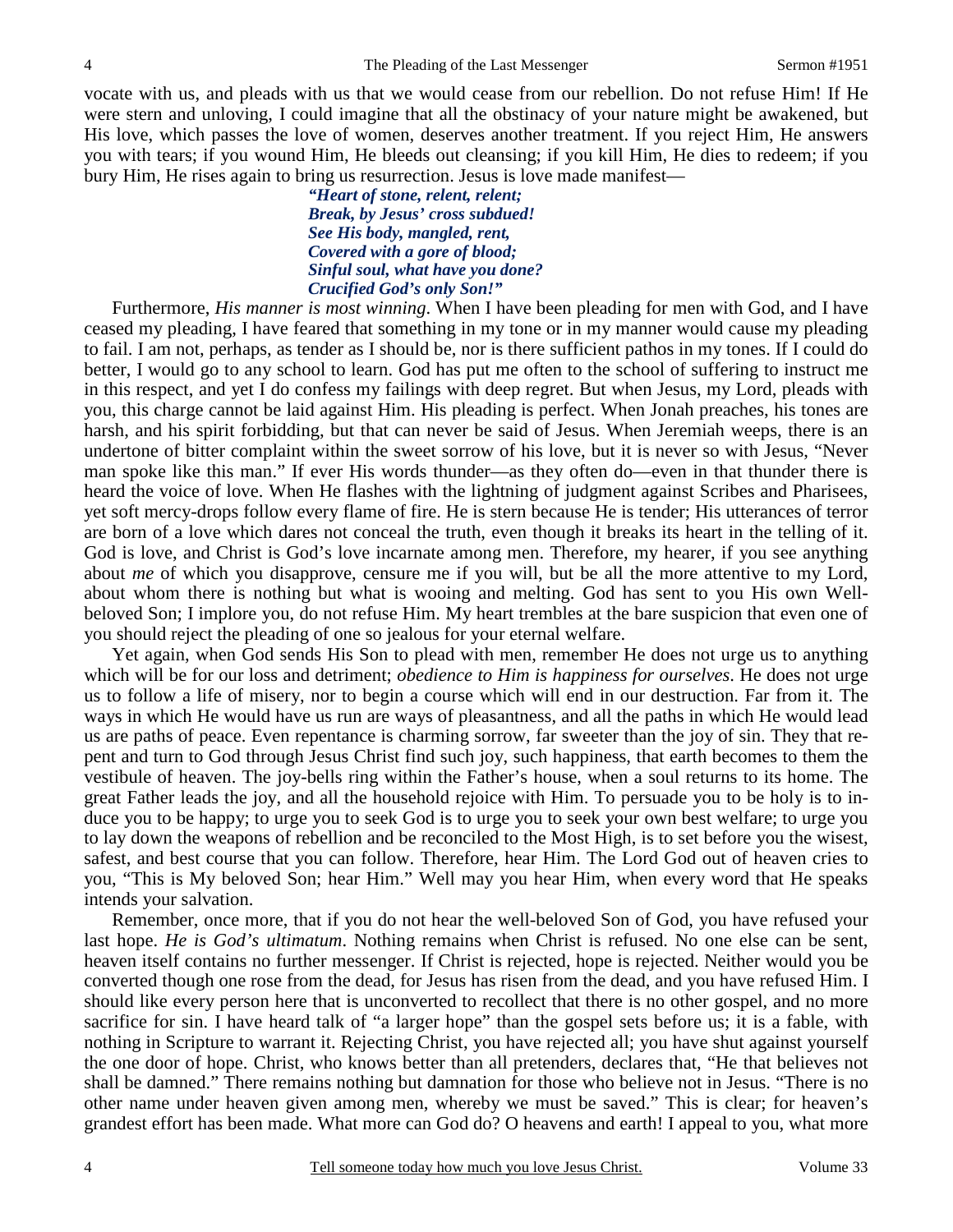can Jehovah do? If He gives His Son to die, and that great sacrifice is rejected, what remains? Infinite wisdom has done its best, and infinite love has surpassed itself; a fearful looking for of judgment is all that despisers may expect.

Thus this amazing mission is set forth before you, and I pray you, as you love yourselves, do not refuse Him that speaks, for if they escaped not who refused Him that spoke on earth, how shall they escape who despise Him that speaks from heaven?

**II.** I beg your attention while I look, in the second place, to THE ASTOUNDING CRIME. It was nothing less than an astounding crime, that when this householder sent his well-beloved son, the husbandmen said one to another, "This is the heir; come, let us kill him, and the inheritance shall be ours. And they took him, and cast him out of the vineyard." "No," says one, "we never killed the Son of God." I will not charge you with having done so *literally*; that were to make myself chargeable with exaggeration. But a man may do virtually what he cannot do actually. If a murder is committed and I approve of it, if my own principles lead up to it, if I feel no indignation against it, but express myself very coolly about it, if there is reason to believe that if I had been there, I would have done the same, then I may be in the sight of God a partaker in the crime. There are many among us who are guilty of the body and blood of Christ. The hymn we just now sung does not bring a groundless charge—

> *"Yes, your sins have done the deed, Driven the nails that fixed Him there, Crowned with thorns His sacred head, Plunged into His side the spear, Made His soul a sacrifice, While for sinful man He dies!"*

Now, I say this, that all those who persistently deny the deity of Christ, virtually kill Him, for the Son of God is not alive if His Godhead is not in existence. It is essential to the idea of Christ, the heir of all things, that He is God, and to deny His Godhead is to stab at His heart.

All those who deny His atonement also slay Him, for the blood of sacrifice is the life of the Christ of God. The very essence of His Christhood, the soul of His character as Jesus, lies in His having been appointed to be a propitiation for sin. No cross no Christ, no atonement no cross. Deny the great expiation for sin, and to the full extent of your power you have annihilated the Christ. As far as you can do it, you have destroyed the Savior.

"Well, we have not done that," cry some of you. "We have been no opposer of the deity or sacrifice of Jesus." But let me remind you that if you do not judge Him to be worthy of your most careful thoughts, if you are indifferent to His claims, and refuse to obey His gospel, you have virtually put Him away. To you it is the same as if there were no Christ—

## *"Is it nothing to you, all you that pass by?*

#### *Is it nothing to you that Jesus should die?"*

You have virtually answered "It is nothing." You have set Christ down as nothing compared with the business of daily life, and thus you have virtually slain Him; you have put Him out of existence so far as you are concerned. In the little world of your mind there is no living Savior; He is dead and buried to you, and the claims of God which He pleads you will not think upon. You have been occupied all the week with trivial amusements, or unimportant discussions, but you have not deigned to think of Him whose advent into the world is so great a wonder, that if you never thought of anything else, you might be justified in a life of devout meditation. He who deserves all your thoughts gets none of them. You have nothing to do with Christ, His cross, His people, or His cause, and therefore—I say it with no harshness, but with much grief—you are killers of Christ, and are guilty of His blood. I charge you with making away with your Savior. I press the accusation home, and trust that it will strike you with horror.

I have still closer work with some of you, who are most assuredly guilty. You were once members of the Church; you came to the communion table, where they gather who remember His precious body and blood; you used to glory in His name, but you have gone back, you have denied the faith, you have ceased to be followers of the Lamb. Now, these are no words of mine, but inspired words—You have "crucified the Son of God afresh, and put Him to an open shame." You are beyond all question among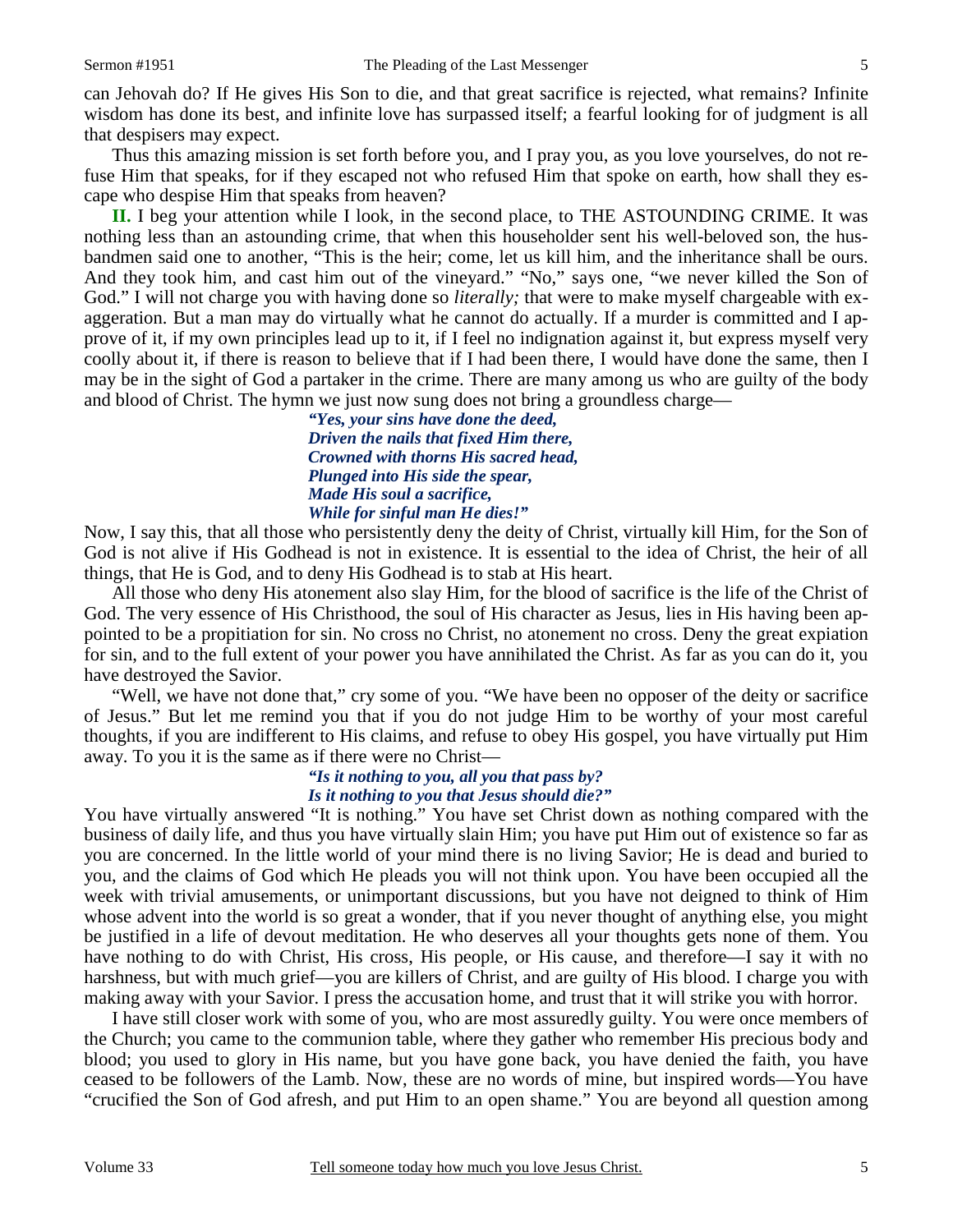those who have cast the heir out of the vineyard and slain Him, deliberately turning your backs upon His sacred cause. The Lord have mercy on you! You have had no mercy on Christ, or on yourselves.

I must press this home upon a great many more who have heard of Christ, and believe Him to be God, and assent to all the truth about Him, but who yet have never yielded themselves to His authority. O sirs, what have you done? You have preferred the world to Christ; you have chosen Barabbas and condemned the Savior. You have said to the claims of Jesus, "Wait." For whom has your Lord had to wait? What! For a harlot? For a bribe of gold? For your giddy pleasure? When a great question is postponed to let another take precedence of it, we do not object if that other is of pre-eminent importance, but can you say that anything has a greater claim on you than the Son of God? Is there anything that has a greater right to your thoughts, to your consideration, to your love, than the great salvation which Jesus Christ has worked out? If you have pushed the Lord Jesus Christ out of the first place, He will occupy no other, and therefore you have virtually un-Christed Him, and you are guilty of His blood. You must either be justified by Him or you must be condemned by Him. There is no third course to take; you must either believe in Him or disbelieve Him. Now, to refuse to believe Him is to make Him a liar, and to make Him a liar is virtually to slay the Lord of truth. His blood must be on you by faith to cleanse you, or else it will lie on you to condemn you, as it did the Jews of old.

What was the reason why these husbandmen, these dressers of the vineyard, dared thus to treat the heir? The reason is one which presses upon those here present who have rejected Christ. They did it, first, because *they had enjoyed a long immunity from punishment*. They had not been at once punished for their defiance of their lord. They had rejected his messengers without provoking him to war; they had gone on to stone and slay others of his servants, and the householder had not come upon them to overthrow them. The first time they mocked at the messenger they were somewhat afraid, they feared lest soon the sword of the prince whom they had defied would threaten their gates. But as there was no invasion they grew bold. The next messenger they slew, and washed their hands, in presumption, saying, "Nothing will come of it." They grew at last to be very hardened. I know not what they said, but I conceive that certain of them propagated the theory that their lord took no notice of what they did, or that he was too loving to punish them severely. "See!" they said, "He only sends fresh messengers if we kill the old ones, and even if we kill his son he will bear it. Let us not imagine that he will take vengeance. He is love, and even should we murder his son, he will lay up in store for us a larger hope. At any rate," they seemed to say, "We will run all risks. We will test his graciousness. We will kill his son, and so challenge him to do his worst."

Ungrateful men abuse God's long-suffering today as they did of old. They say, "Well, I have refused the gospel a long time, I have put aside many appeals, but I am not dead, nor struck with blindness, nor smitten down with a stroke. I can go on at least a little longer in safety. I may refuse Christ yet again, for God is merciful." "Certain teachers," you say, "tell us that God is so good, that if we even kill His Son He will take no account of it. We will kill His Son, and so we will reject the atonement, and trample on the precious blood, and yet we doubt not all will come right in the long run, and the evil of our crime will prove to be only temporary." You do not put your thoughts into those words, but you are saying as much by your actions. You dare not *say* it, and yet it lurks in your hearts, and works itself out in your deeds. You are going to run the dreadful risk of trifling with the Son of God. To you this seems a little thing, but horror takes hold of me at the thought of it. O sirs, I will be no partner in your crime. I will not cease to warn you that it must be of all risks the most tremendous. Gracious as He is—and God has proved His grace by sending His Son—yet God is not effeminate or unjust. If you refuse the mercy which He so freely proffers you, He will deal with you in His justice. He is the Judge of all the earth and He must do right. Remember how He puts it, "My sword shall be bathed in heaven." "If I whet My glittering sword, and My hand takes hold on judgment, I will render vengeance to My enemies" (Deut 32:41). For as truly as He is love, so truly is He holiness. He is wondrous in His power to forgive, but He is also terrible out of His holy places. "If the sinner turn not, He will whet His sword; He has bent His bow and made it ready." "Beware, you that forget God, lest He tear you in pieces, and there be none to deliver."

The great reason, however, why these husbandmen determined to kill the heir was this; they said, *"Then the inheritance shall be ours."* This is what the heart of man vainly desires. It says, "Let us be rid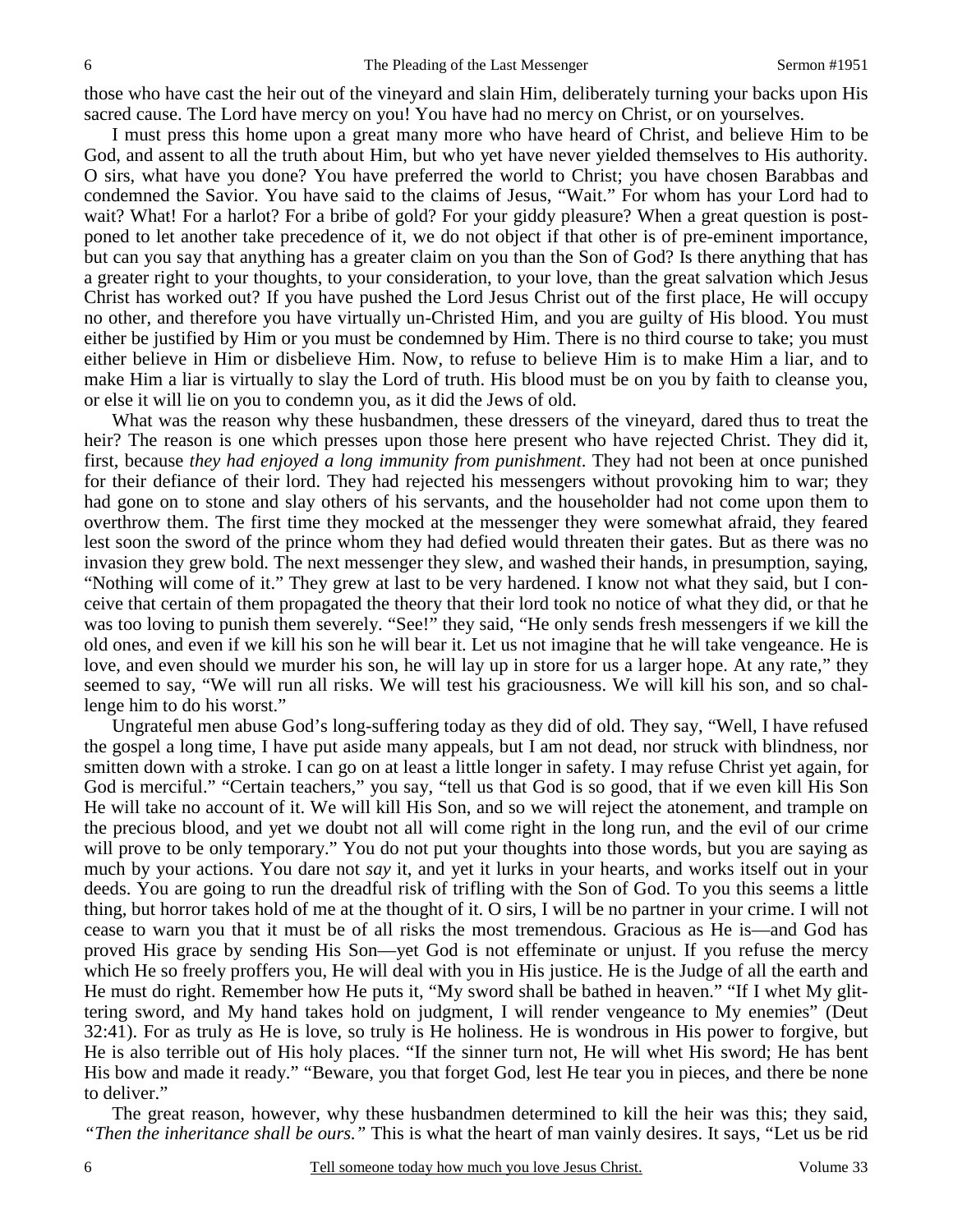of this troublesome talk of religion, and then we can live for ourselves, and study our own pleasure without remorse of conscience. Are we not our own? Who shall be lord over us? If we are rid of this Jesus, we shall not have this claim being always made upon us, that we are God's creatures, and that we ought to live to Him. We do not intend to serve God. We will pay no rent to this householder. We will be our own proprietors. God shall have nothing from us. Who is the Lord, that we should obey His voice? If we can get rid of this Christ business we can live as we wish, and do as we please, and no one will call us to account. If we can persuade ourselves that religion is not true, we shall then care nothing for checks and warnings, but we shall take our full swing and enjoy ourselves without stint. A short life and a merry one will suit us. We might enjoy ourselves if this matter of God, and Christ, and eternity, could be disposed of." Yes, young man, this is what your prototype thought when he said to his father, "Give me the portion of goods that falls to me." Then he gathered all together, and went into a far country, and spent his "substance in riotous living." This is what you hanker after. But your folly is exceedingly great. I grieve as I look into your young face and read the idle dream of your heart. You little know what a tyrant he serves who lives as he wishes. May God grant that I may never live as my sinful lusts would make me live! I had rather be a machine and be compelled to do always what is right than have free will, and with that free will give myself up to do that which is wrong. But there is no need to be made into a machine, the grace of God can make you as free in holiness as in sin. Grace can make you freer in the service of God than in the service of yourself.

Self lies at the bottom of all rejection of Christ—"Let us kill him, and the inheritance shall be ours." Ah, my hearer! It will not be yours, and if it were yours for a little while, and you could do just as you pleased with it, yet remember that the inheritance which is so gained will soon pass away, and you yourself will soon have to stand before the judgment seat of Christ to give an account of the deeds done in the body, whether they are good, or whether they are bad. And what will *you* do who have slain your Savior? What will you do in that day, which have lived and died unsaved?

**III.** I must close with that third head, which is so dreadful to me, THE APPROPRIATE PUNISH-MENT. I do not suppose that the thought of this subject will be half so dreadful to anybody here who is unconverted as it is to me. I tremble as I meditate upon the wrath to come. How glad I would be if I had not to preach from such a theme! But I must preach from it, or be a traitor to God, and an enemy to you. If you perish, your blood will be required at my hands, if I do not warn you of the punishment of sin. This is how the Savior put it, "When the lord therefore of the vineyard comes, what will he do unto those husbandmen?" He leaves our conscience to award the penalty. He leaves our imagination to prescribe a doom sufficient for a crime so base, so daring, so cruel. They have killed the only son of their lord, what will he do unto those husbandmen?

Here I must interject a terrible passage, which burdens me to deliver. At this present moment I am afraid that this parable is being written out again in the history of the Church of God. God has put into His vineyard, or allowed to come into His vineyard, a number of religious teachers who are not rendering to Him the honor due. Those religious teachers to whom I refer are not teaching the gospel as it is delivered in Holy Scripture, but they are adapting it to the age, and to the scientific knowledge of the period. They are described in the book of the prophet Jeremiah, "Thus says the Lord of hosts, Hearken not unto the words of the prophets that prophesy unto you: they make you vain: they speak a vision of their own heart, and not out of the mouth of the Lord. They say still unto them that despise Me, The Lord has said, You shall have peace; and they say unto everyone that walks after the imagination of his own heart, No evil shall come upon you." The thoughts of their own minds are given instead of the revelation of God. Thus they set up another gospel, which is not another, but there are some that trouble you. My fear is that the Lord will not much longer bear with these husbandmen. He will not long bear these "prophets of the deceit of their own hearts." He will bring an everlasting reproach upon them, and cut them off in His anger. He will destroy those wicked men, and He will give His vineyard to other husbandmen, who will deal more faithfully with the souls of men. I feel in my own soul that it must be so. I dare not live as a preacher of my own inventions. I dare not die as a preacher of my own thoughts, or of the thoughts of other men. I must tell my Master's message or be accursed. The spirit of the age is the spirit of proud self-sufficiency; be it ours to sit at Jesus' feet. My Lord will one day say to me, "I gave you a message, did you deliver it? I bade you speak in My name, did you speak My words or your own?